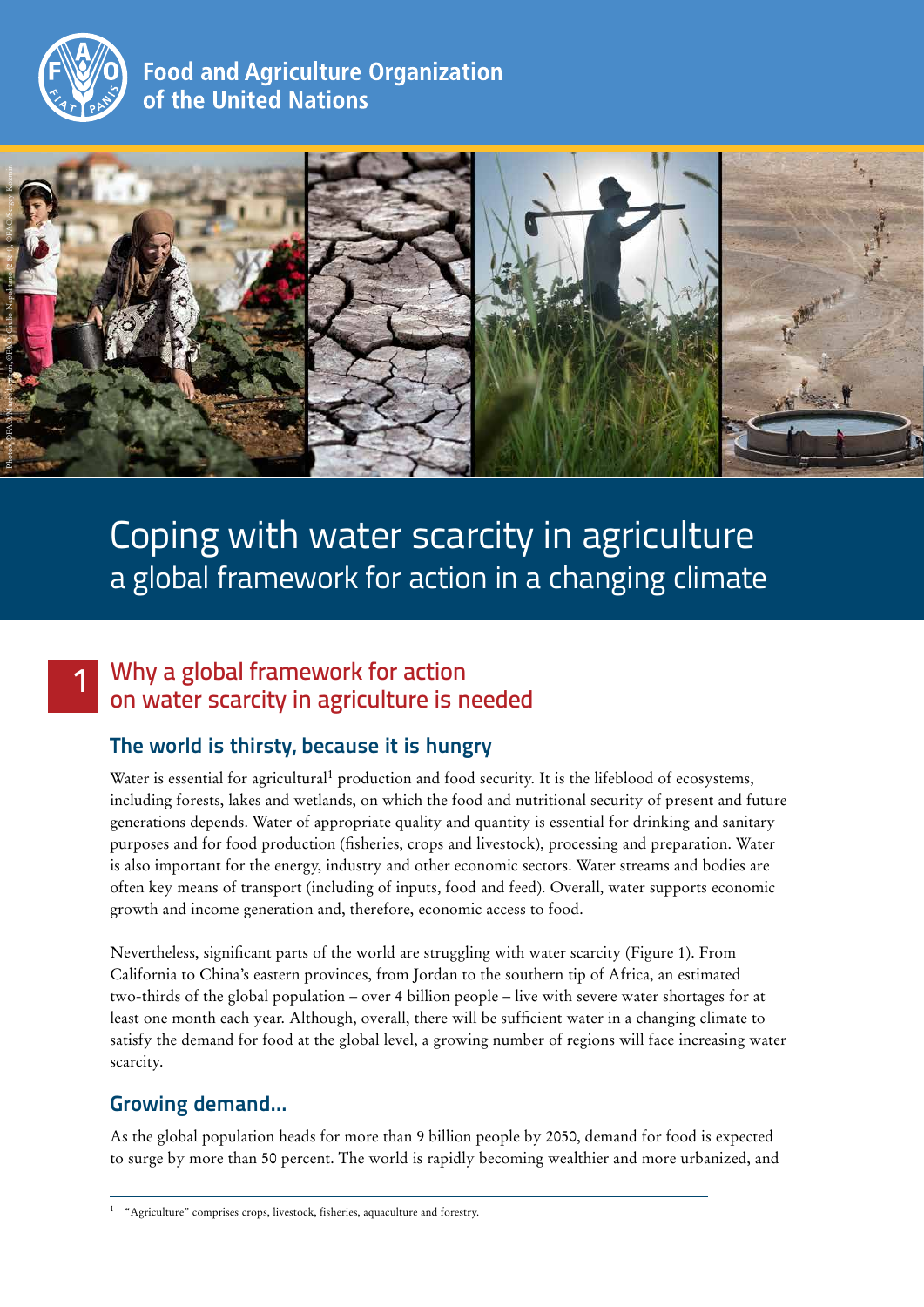

Photos: ©FAO/Ado Youssouf, ©FAO/Asim Hafeez, ©FAO/Sarah Elliott

food preferences are changing to reflect this: the consumption of staple carbohydrates is on a declining trend while demand for high-value products such as milk, meat, fruits and vegetables – which, in many parts of the world, have much higher water footprints – is increasing. At the same time, competition for increasingly scarce land, water and energy resources is intensifying, further aggravated by the existential threat of climate change.

#### **…and a declining resource base…**

Agriculture is both a cause and a victim of water scarcity. The excessive use and degradation of water resources is threatening the sustainability of livelihoods dependent on water and agriculture. Inefficient and uncoordinated water use depletes aquifers, reduces river flows and degrades wildlife habitats, and it has caused salinization on 20 percent of the global irrigated land area. The inappropriate use of fertilizers and pesticides translate into water pollution, affecting rivers, lakes and coastal areas. The bulk of production in capture fisheries comes from coastal waters, where both the productivity and quality of fish stocks are severely affected by pollution, a great part of which comes from agricultural crop production, aquaculture and livestock.

Achieving the required levels of production from an already seriously depleted natural resource base requires profound changes in our food and agriculture systems, ensuring global food security, providing economic and social opportunities, and protecting the ecosystem services on which agriculture depends.

"Water is a precious resource, crucial to realizing the Sustainable Development Goals, which at their heart aim to eradicate poverty"

> UN Secretary-General Ban Ki-moon

As water becomes scarcer, it is fundamentally important to tackle the issue head-on. The adoption of Sustainable Development Goal (SDG) 6 creates an opportunity to systematically engage with key water-scarce countries and to inform and orient national policies towards effective, sustainable models of water management and governance. Target 6.4 of SDG 6 – "increasing water-use efficiency across all sectors and ensuring sustainable withdrawals and supply of freshwater to address water scarcity, and substantially reducing the number of people suffering from water scarcity" – is especially relevant here.

#### **… in a changing climate**

Climate change will have significant impacts on agriculture by increasing water demand, limiting crop productivity and reducing water availability in areas where irrigation is most needed or has a comparative advantage. Projections show a general reduction in precipitation in semiarid areas, an increase in precipitation in temperate zones, higher variability in rainfall distribution, an increase in the frequency of extreme events, and an increase in temperature. A severe reduction in river runoff and aquifer recharge is expected in the Mediterranean Basin and in semiarid areas in southern Africa, Australia and the Americas, affecting the availability of water for all uses.

Reduced river base flows, increased flooding and rising sea levels are predicted to affect highly productive irrigated systems dependent on glacier melt (e.g. in the Punjab region, and Colorado) and lowland deltas (e.g. those of the Indus, Nile and Brahmaputra–Ganges–Meghna). In the semiarid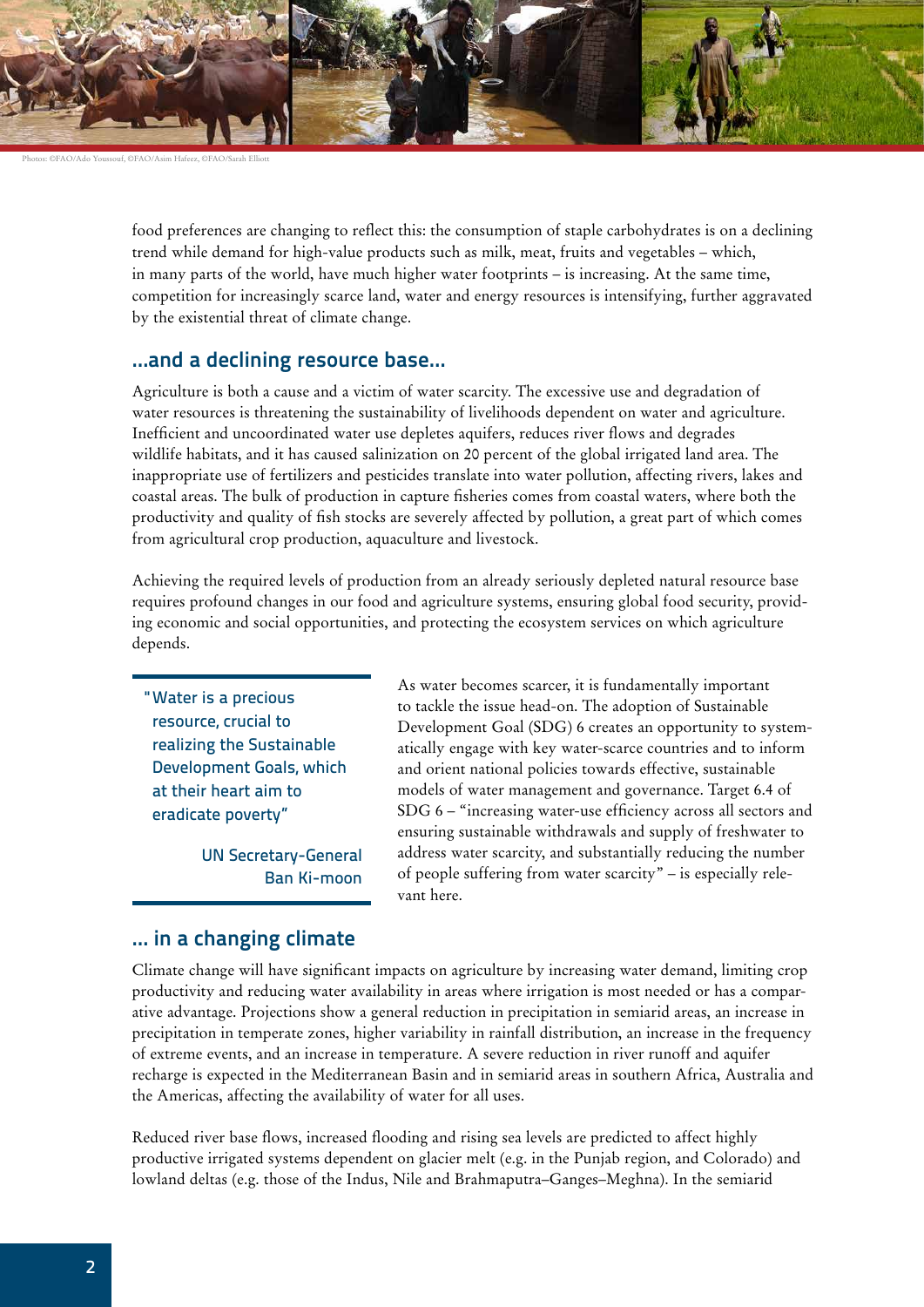

# Mollweide Projection<br>FAO, 2016 Water scarcity (ET due to irrigation over renewable water resources)  $Low (< 0.10)$ Moderate  $(0.10 - 0.20)$  High  $( > 0.20)$

#### **FIGURE 1. GLOBAL MAP OF PHYSICAL WATER SCARCITY BY MAJOR RIVER BASIN**

Source: Hoogeveen et al, 2014

2

tropics, where droughts and floods are expected to increase in frequency and severity, climate change is likely to especially affect the rural poor by reducing crop and livestock yields.

# Mobilizing political will to act

Addressing water scarcity in the agriculture sector directly contributes to the achievement of the 2030 Agenda for Sustainable Development and its SDGs (see box), and the Paris Agreement of the United Nations Framework Convention on Climate Change (UNFCCC).

# **The Paris Agreement**

The Paris Agreement – an outcome of the 21st Conference of the Parties to the United Nations Framework Convention on Climate Change – provides opportunities for adaptation and mitigation actions in agriculture. Among other things, it establishes the global goal of enhancing adaptive capacity, strengthening resilience and

"Freshwater-related risks of climate change increase significantly with increasing greenhouse gas concentrations (robust evidence, high agreement). The fraction of global population experiencing water scarcity and the fraction affected by major river floods increase with the level of warming in the 21st century"

#### IPCC, 2014

reducing vulnerability to climate change, with a view to contributing to sustainable development and ensuring an adequate adaptation response<sup>2</sup>.

<sup>2</sup> Intergovernmental Panel on Climate Change. 2014. Summary for policymakers. In: Climate change 2014: impacts, adaptation, and vulnerability.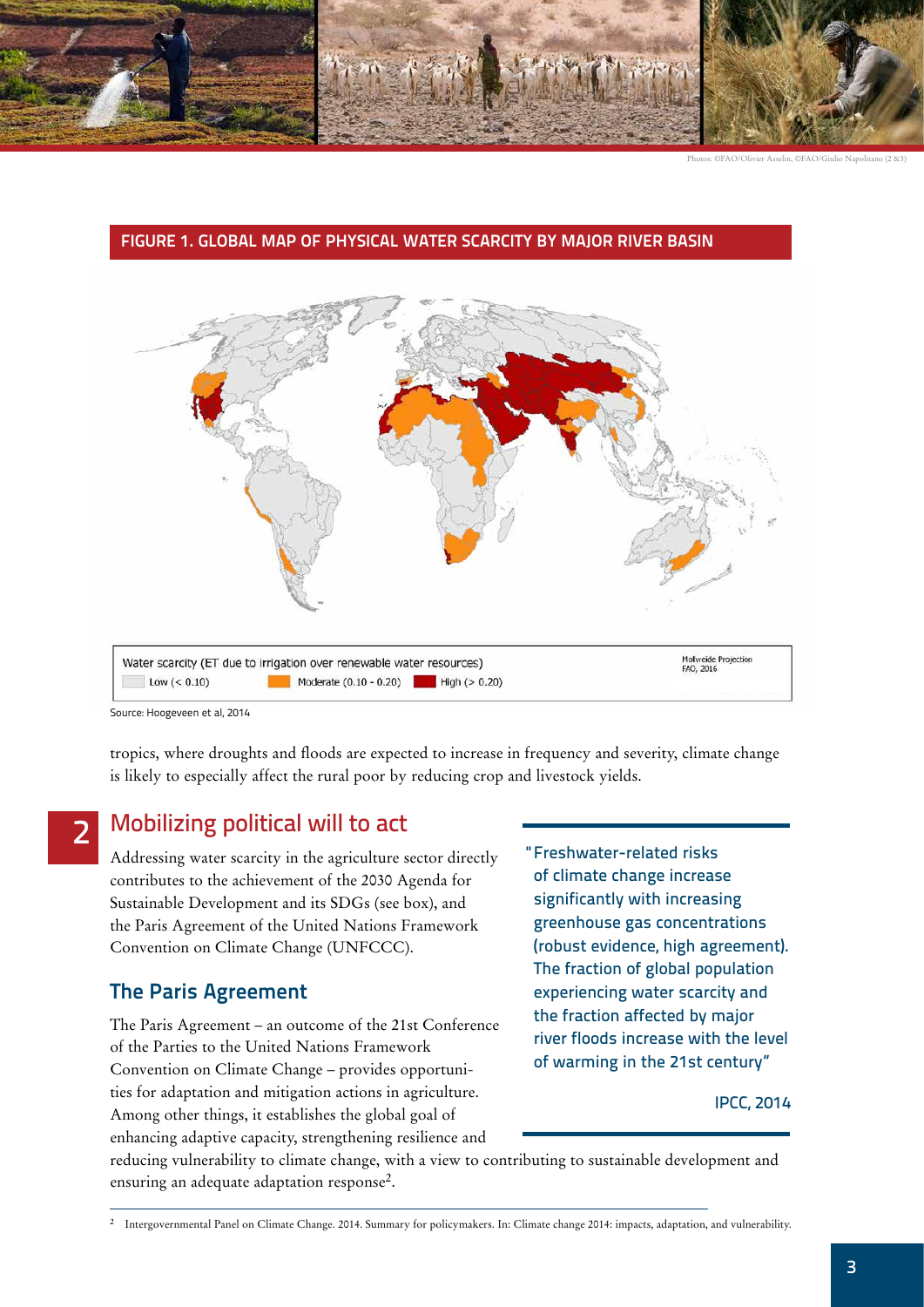

Photos: ©FAO/H. Null, ©FAO/Franco Mattioli, ©FAO/Giulio Napolitano

#### **The 2030 Agenda for Sustainable Development**

Food and agriculture lie at the heart of the 2030 Agenda and its goals of ending poverty and hunger, responding to climate change and sustaining natural resources. Food – the way it is grown, processed, traded, transported, stored, marketed and consumed, and the role it plays in cultural life – presents a fundamental link between people, the planet and the path to inclusive and sustainable development.

Rapid progress in reducing and eliminating hunger and malnutrition will help in achieving all the SDGs. Likewise, progress in all the SDGs will pave the way for ending hunger and extreme poverty. In particular, SDG 1, which is to "end poverty in all its forms everywhere", includes targets on social protection, land rights and resilience. SDG 2 is dedicated to ending hunger, improving food security and nutrition, and promoting sustainable agriculture. The link between food security and natural resources features prominently in SDG 6 on water, SDG 14 on oceans and marine resources, SDG 15 on ecosystems, biodiversity, forests and land (which provide the foundation of all food and agricultural systems), and in the SDGs on energy, gender, climate, and consumption and production.

The Paris Agreement recognizes the fundamental goal of ensuring food security and ending hunger, as well as the vulnerability of food production systems to climate change. Adapting agriculture to climate change is closely linked to water management: adaptation measures that build on existing good land, water and agricultural management practices enhance both resilience and water security. Innovative and sustainable water-management technologies derived from applied research, combined with appropriate policies and strategies, will help in the mitigation of, and adaptation to, climate change.

#### Calling for immediate and concerted effort: the Global Framework for Action to Cope with Water Scarcity in Agriculture in the Context of Climate Change 3

Water scarcity presents an immediate threat to people, the planet and the path to inclusive and sustainable development. As the largest water user globally and a major source of water pollution, agriculture will play a key role in tackling the looming water crises.

What can agriculture do to address water scarcity in the context of climate change, while ensuring food and nutrition security? What responses can the agriculture and food sectors offer to alleviate the impacts – and reduce the risks – of water scarcity?

To respond to these challenges in a coordinated and effective manner, FAO and a broad range of partners has developed the *Global Framework for Action to Cope with Water Scarcity in Agriculture in the Context of Climate Change* (abbreviated below to "the Global Framework for Action" and "the Global Framework"). It calls for urgent action to cope with water scarcity in agriculture in the context of climate change and growing competition for water resources.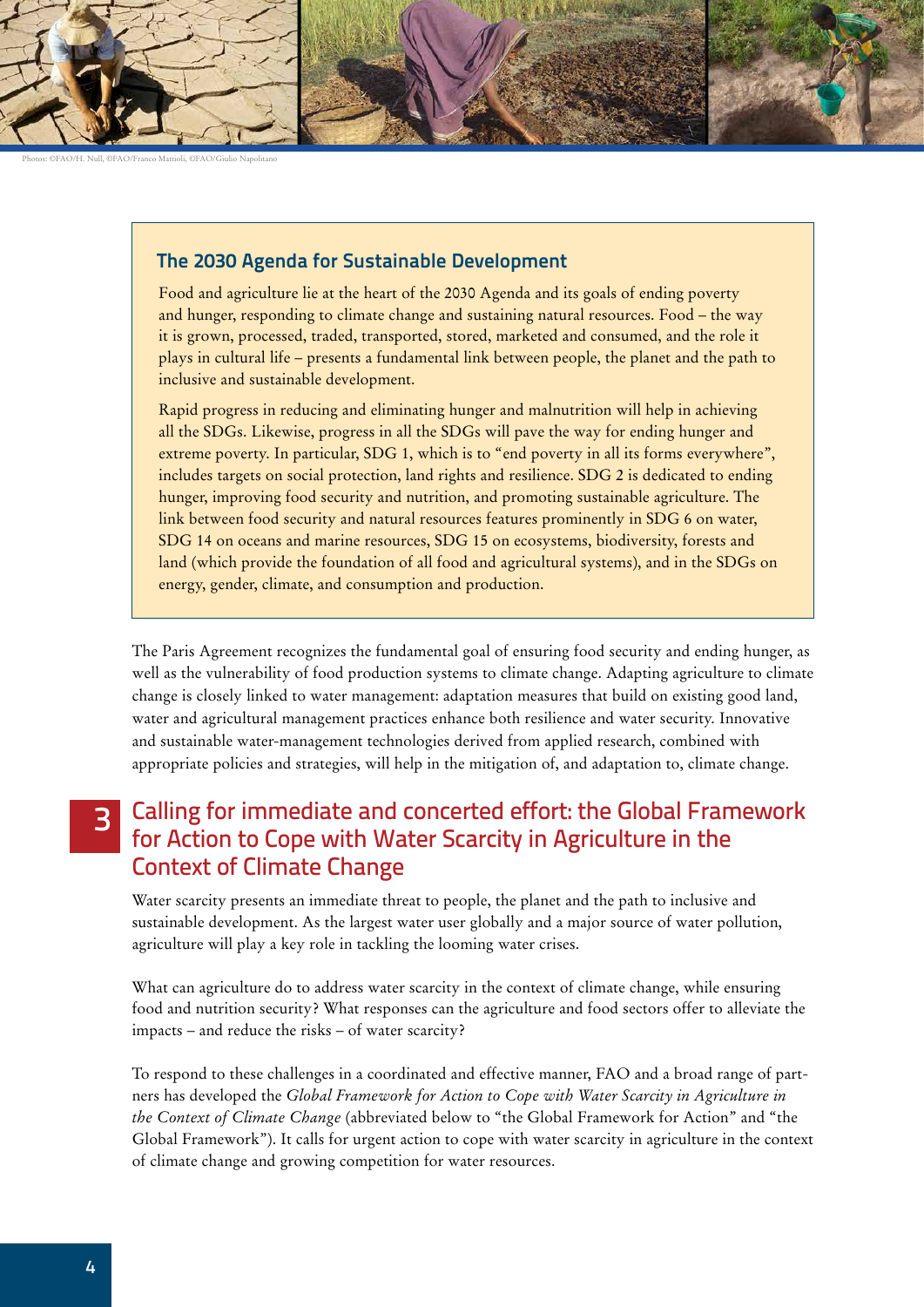

Photos: ©FAO/Florita Botts, ©FAO/Alberto Conti, ©FAO/Ivo Balderi

The Global Framework for Action recognizes the intricate links between climate change, water scarcity, sustainable agriculture and food security – and the importance of addressing these holistically. Its objective is to strengthen the capacities of vulnerable countries to adapt agriculture to the impacts of climate change and water scarcity and thereby to reduce water-related constraints to achieving the food security and sustainable development goals of those countries.

The Global Framework for Action is based on the premise that a sustainable pathway to food security in the context of water scarcity lies in maximizing benefits that cut across multiple dimensions of the food–water–climate nexus, enabling sustainable agricultural production while reducing vulnerability to increasing water scarcity and optimizing the climate change adaptation and mitigation benefits (Figure 2). "For the third consecutive year, the World Economic Forum's Global Risks Report lists water crises as one of the top-five risks in terms of impact. It states that "the longer-term concerns are more related to underlying physical and societal trends, such as the failure of climate change mitigation and adaptation, water crises and food crises"

#### **FIGURE 2. THE FOCUS OF THE GLOBAL FRAMEWORK FOR ACTION IN A NUTSHELL**

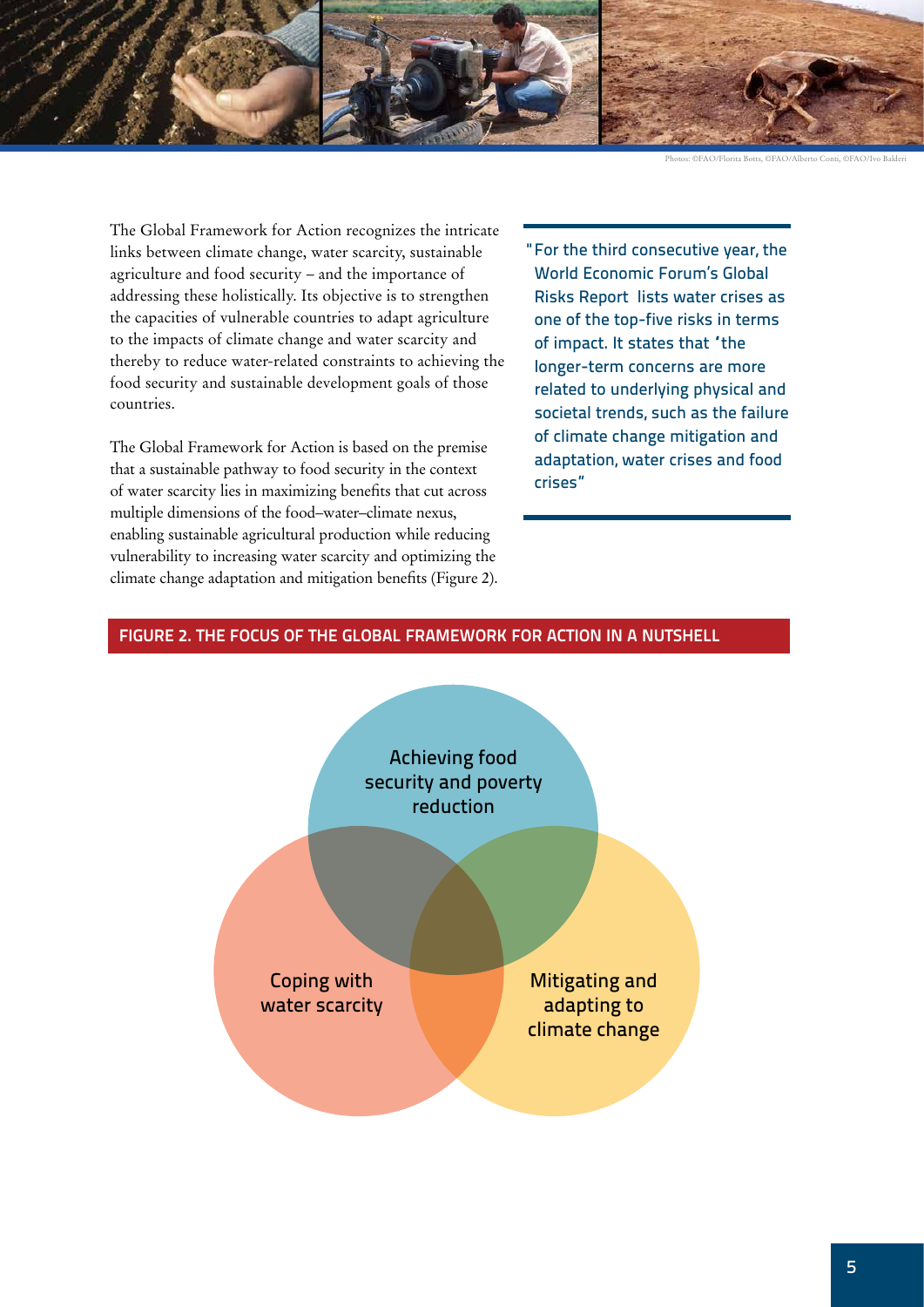Photos: ©FAO/Ivo Balderi, ©FAO/Jon Spaull (2 & 3)

#### Agriculture holds the key to tackling water scarcity in a changing climate 4

Agriculture is not only the largest water user globally, it is also a major source of water pollution; the sector will be crucial, therefore, in addressing water scarcity in the context of climate change. Agriculture must adapt to the impacts of climate change and improve the resilience of food production systems in order to feed a growing population with less water. Climate change will bring greater variation in weather events, more frequent weather extremes, and new challenges requiring the sector to take mitigation and adaptation actions.

#### **Securing access to water: dimensions of water scarcity**

Securing access to water is crucial for achieving food security and improving rural and periurban livelihoods. Access can be limited by physical water scarcity – an excess of water demand over available supply; economic water scarcity – the lack of adequate infrastructure due to financial, technical or other constraints; or institutional water scarcity – the lack of an appropriate institutional framework or capacities for ensuring the reliable, secure and equitable supply of water.

Symptoms of physical water scarcity are environmental degradation, declining groundwater levels, and water allocations that favour some groups over others, thereby causing conflicts (frequently among farmers and pastoralists). Physical water scarcity can be exacerbated by human activities that cause pollution and adversely affect ecosystem services.

Symptoms of economic water scarcity include a lack of adequate and equitable access to water for agriculture and domestic use. Much of sub-Saharan Africa is characterized by economic scarcity, and the development of water infrastructure there could help in reducing poverty, especially in the arid and semiarid lands of the Horn of Africa and the Sahel, where food security is highly dependent on livestock production. Institutional water scarcity may arise when governments lack accountability to their constituencies, service providers are unaccountable to their users, or institutions are unable to address the management of supply and demand or deal with gender roles, relations and inequalities.

Farmers worldwide hold tested solutions to water scarcity, but they need to be supported with appropriate policies, the right mix of public and private investments, and access to knowledge and resources for producing more and better with less water. Various adaptation measures that deal with climate variability and build on improved land and water management practices have the potential to create resilience to climate change and address water scarcity. The sustainable intensification of food production with more efficient water management systems adapted to climate variability and local circumstances can help increase water productivity and raise on-farm incomes. Countries in water-scarce regions will increasingly need to devise food security strategies that explicitly consider structural food supply deficits and trade arrangements that will provide protection from food price volatility.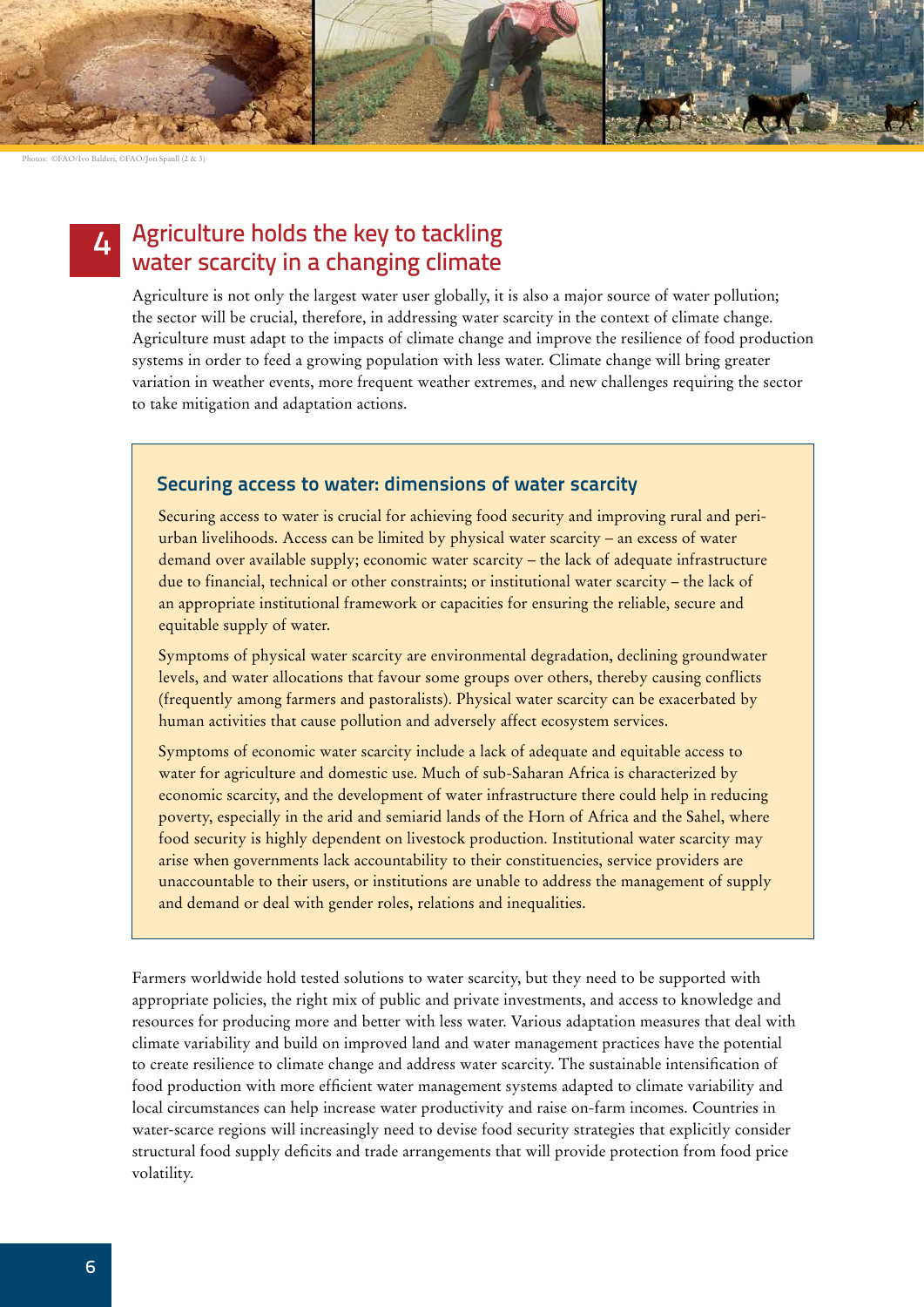

Innovative and effective governance mechanisms and investments in water technologies and infrastructure are needed to address growing water shortages and to ensure that water is allocated in ways that ensure its efficient use, protect the natural resource base, and secure access to water for household use and agricultural production.

#### **Key areas for collaborative action on water scarcity in agriculture in a changing climate**

There is a clear need for actions and strategies that holistically address the interlinkages between water scarcity, agricultural production, food security and climate change. Appropriate responses to water scarcity will be found not only in the water domain but also in all the agriculture and food sectors – crop production, livestock, fisheries, aquaculture and forestry. Most water is withdrawn at the production stage, but water scarcity can also be addressed along food value chains and by consumers.

The Global Framework for Action to Cope with Water Scarcity in Agriculture in the Context of Climate Change will focus on the following main areas of collaborative action to address issues of water scarcity in the agriculture sector.

- **• Improving agricultural water productivity sustainably.** This cuts across all agricultural subsectors, from irrigated agriculture to livestock production, aquaculture and agroforestry. Agricultural productivity should not only be looked at in terms of land, but in terms of water productivity, maximizing the return on water from a diverse range of activities. Crop water productivity can be improved by increasing yields (production per unit of land) through good agricultural practices, based on soil and water management (e.g. precision irrigation), fertility and pest control and improved genetic materials, keeping in mind the environmental impacts this may have. Crop water productivity can also be improved through deficit irrigation – that is, by applying water to crops in only the most drought-sensitive periods and avoiding irrigating in other periods. Water productivity in agroforestry can be improved by looking at contextappropriate combinations of trees and crops to exploit spatial and temporal complementarities in resource use. Livestock water productivity is closely linked to improved feed management and animal husbandry, reduced animal mortality, appropriate livestock watering and sustainable grazing management. In aquaculture systems, most water is depleted indirectly for feed production and through polluted water discharge, and efforts to improve water productivity should be directed at minimizing those losses.
- **• Improving and climate-proofing irrigation services ("soft" measures) and infrastructure ("hard" measures).** Water losses and adverse environmental impacts, like salinization, can be reduced productivity and cost-effectiveness improved by rehabilitating, modernizing and improving irrigation infrastructure. Climate projections and potential impacts on water resources need to be taken into account in both adaptation and mitigation (e.g. low-carbon solar irrigation) efforts. Shifting towards more service-oriented and participatory approaches can improve access to, and the management and maintenance of, infrastructure and thereby increase water-use efficiency. So doing would increase women's rights and access to irrigation and their participation in management structures.

Photos: ©FAO/Rosetta Messori (1 & 2), ©FAO/Olivier Thuillier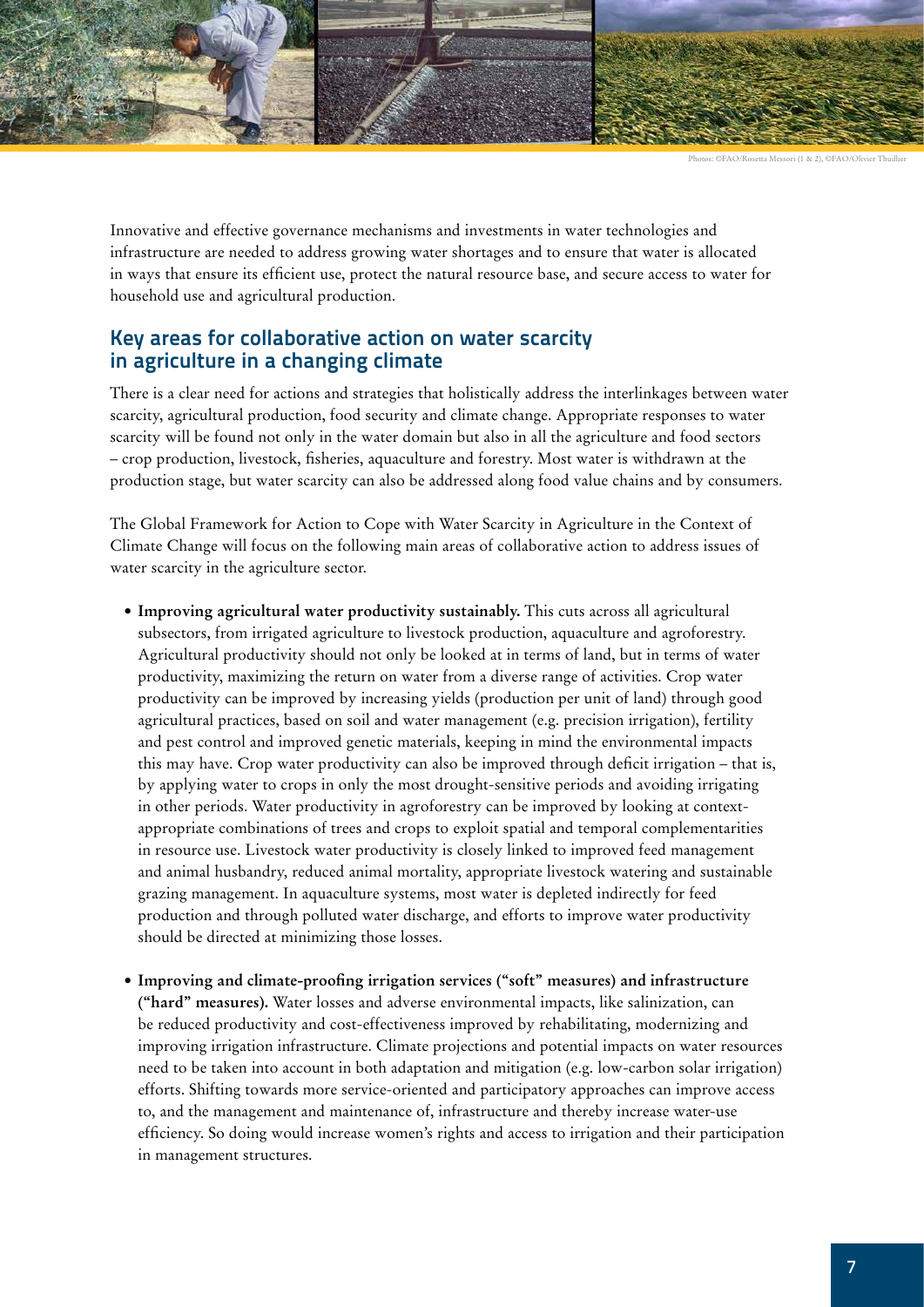

©FAO/Roberto Faidutti, ©FAO/Ami Vitale, ©FAO/Giulio Nap

- **• Preventing and controlling water pollution.** Particularly problematic in situations of water scarcity, pollution reduces the volume of water available for safe use, and increases the cost of water treatment. The cost of not addressing pollution is high, and some impacts may be irreversible (e.g. contamination of groundwater drinking water, and ecosystem losses) and have severe consequences for human health. Water pollution from agricultural crop production can be reduced at both point and non-point sources through integrated pest and plant nutrition management, and pollution control (e.g. stringent regulation and enforcement, and payments for ecosystem services). Water pollution stemming from intensive aquaculture and livestock production requires good management practices (e.g. grass buffer strips near surface water; manure management; and reduced pharmaceutical inputs).
- **• Planning, designing and managing for multiple uses of water resources.** Multiple benefits can be derived from the synergetic use of water resources, resulting in greater water-use efficiency and more services for all. Water storage (e.g. reservoirs and ponds) and water-supply infrastructure (e.g. multipurpose dams, canals and green infrastructure) can be designed and managed in ways that more effectively serve the needs of water users for irrigation, livestock watering, homestead gardens, habitats for fish and other aquatic resources, transport, hydroelectric power generation and the environment.
- **• Using alternative sources of water while ensuring food safety.** This refers to the reuse of treated wastewater for food and non-food production. Wastewater has the advantage of being readily available, regardless of the weather. Food safety standards and guidelines are needed to ensure that crop, agroforestry and fish production using wastewater streams meet human health standards. Another alternative – but expensive – source is desalinized water. The implications for food safety of the intensification of agriculture for crop and fish production should be considered.
- **• Promoting territorial/landscape/ecosystem-based management approaches.** Ecosystem services and functions should no longer be treated as residual water uses. Integrated landscape or ecosystem-based approaches can support multiple benefits – for example food, feed, fibre, building materials, energy, rural livelihoods and well-being, medicines, ecosystem services and biodiversity – making the best use of limited resources. If managed strategically, typical upstream–downstream trade-offs can be avoided and benefits for various agriculture subsectors can be enhanced. Forests, for example, might serve as carbon storage and also play crucial roles in regulating rainfall and other climate patterns and influencing water yields, sediment levels and water quality (e.g. buffer zones, erosion control and water retention).
- **• Ensuring more efficient use of water along food value chains.** Food manufacturing including storing, processing and transporting – requires a significant amount of water. There is good potential for optimizing processes for efficiency gains in water use and for reducing water pollution along food value chains. Water savings can also be achieved by producing betterquality food products (e.g. water is introduced into some cheaper meat products to enhance their appearance and add "bulk").
- **• Reducing food losses and waste to alleviate pressure on natural resources.** Food losses and waste represent an unnecessary use of environmental resources and contribution to climate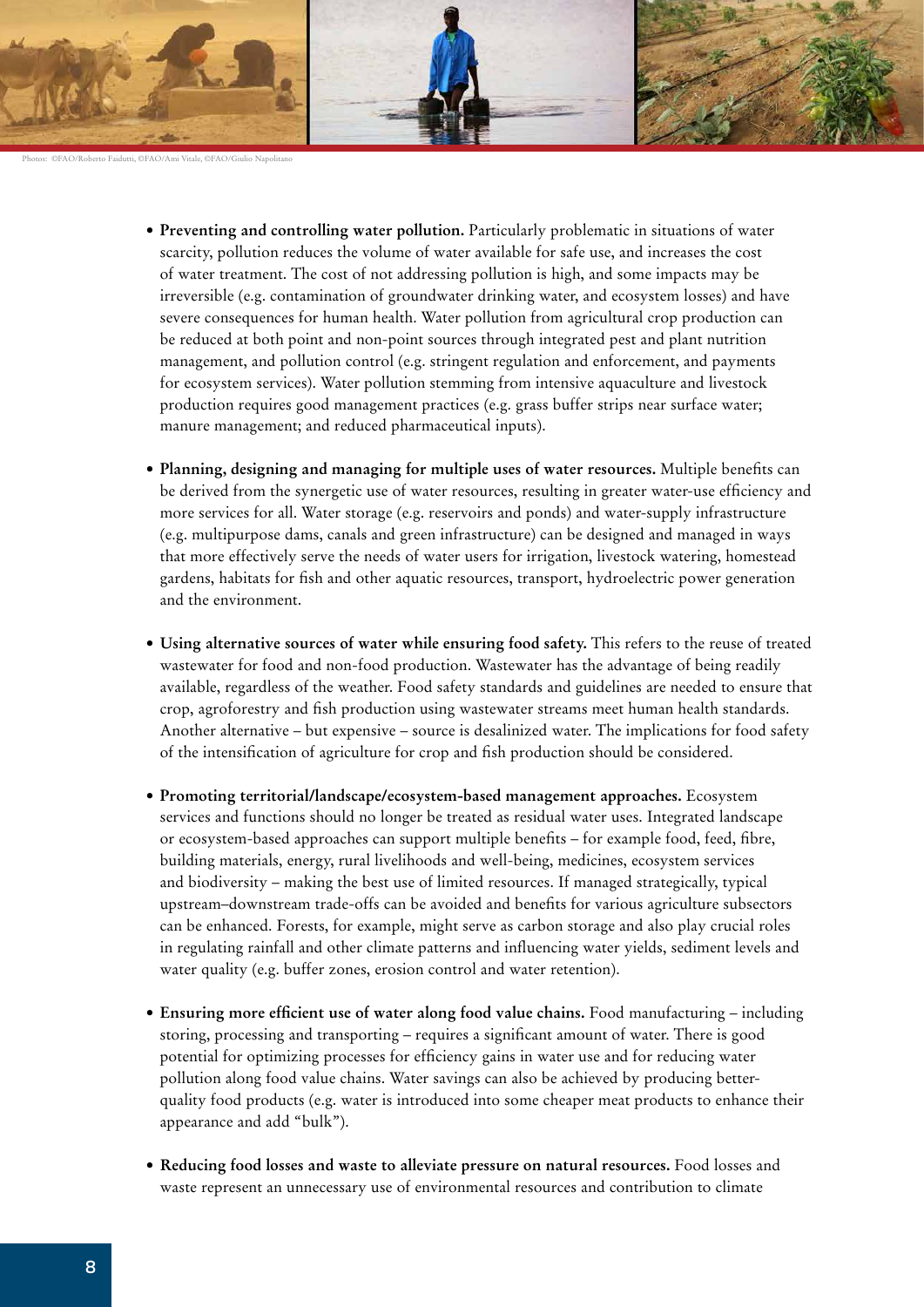

Photos: ©FAO/Ami Vitale, ©FAO/Giulio Napolitano, ©FAO/Johan Sp

change. FAO estimates that, each year, approximately one-third of all food produced for human consumption in the world is lost or wasted. Without accounting for greenhouse gas emissions from land-use change, this is equivalent to an estimated carbon footprint of 3.3 gigatonnes of carbon dioxide and an estimated blue-water footprint of about 250 km<sup>3</sup> (the annual water discharge of the Volga River). Actions to prevent, reduce, reuse and recycle food losses and waste are part of the solution to using water resources more effectively.

- **• Diversifying production systems and income opportunities for smallholders.** It is important to explore options for less water-intensive and more climate-resilient production (e.g. different cropping patterns, climate-resilient crops and the production of salt-tolerant fish species in degraded waters); synergetic resource use in integrated systems (e.g. integrated food–energy systems that use agricultural residues or algae for biofuel production); and income generation other than food production (e.g. non-timber forest products and ecotourism). Incentives (e.g. subsidies, payments for ecosystem services and the provision of extension services) or disincentives (e.g. quotas, fines and pricing) should be applied to support the most productive and sustainable allocation of resources.
- **• Using agricultural trade.** In many countries, food security will increasingly depend on food trade. The highly political and complex international issue of agricultural trade needs urgent attention for its crucial linkages with water security. This would require a collective effort at international level to address the trade–food–water nexus and to draw benefits from virtual water.

# 5 Bringing actions to the ground – how can the Global Framework for Action help?

No single stakeholder can solve the complex issues facing the agriculture sector today. Partnerships among stakeholders in the water, agriculture and climate-related sectors are necessary to tackle the challenges of food security under climate change and growing water scarcity.

The *Global Framework for Action to Cope with Water Scarcity in Agriculture in the Context of Climate Change* aims to catalyse international cooperation for action that should mostly take place at the national level. Progress towards water and food security lies primarily with governments, subnational administrations and local communities, and they are the primary beneficiaries of the proposed support. The Global Framework for Action will assist countries in implementing their intended nationally determined contributions and nationally determined contributions (INDCs/ NDCs) related to agriculture and water; in achieving the food security and water-related targets of the 2030 Agenda for Sustainable Development; and in striving towards other objectives, mainly SDG 2, SDG 12, SDG 13 and SDG 15.

FAO and partners will support countries in implementing their INDCs/NDCs, national adaptation plans (NAPs) and other relevant development plans, programmes and projects contributing to adaptation to climate change and water scarcity in agriculture. An early action of the Global Framework will be to support Morocco's *Adaptation for Agriculture in Africa (Triple A) Initiative*, which aims to significantly scale up support for climate change adaptation in African agriculture under water scarcity.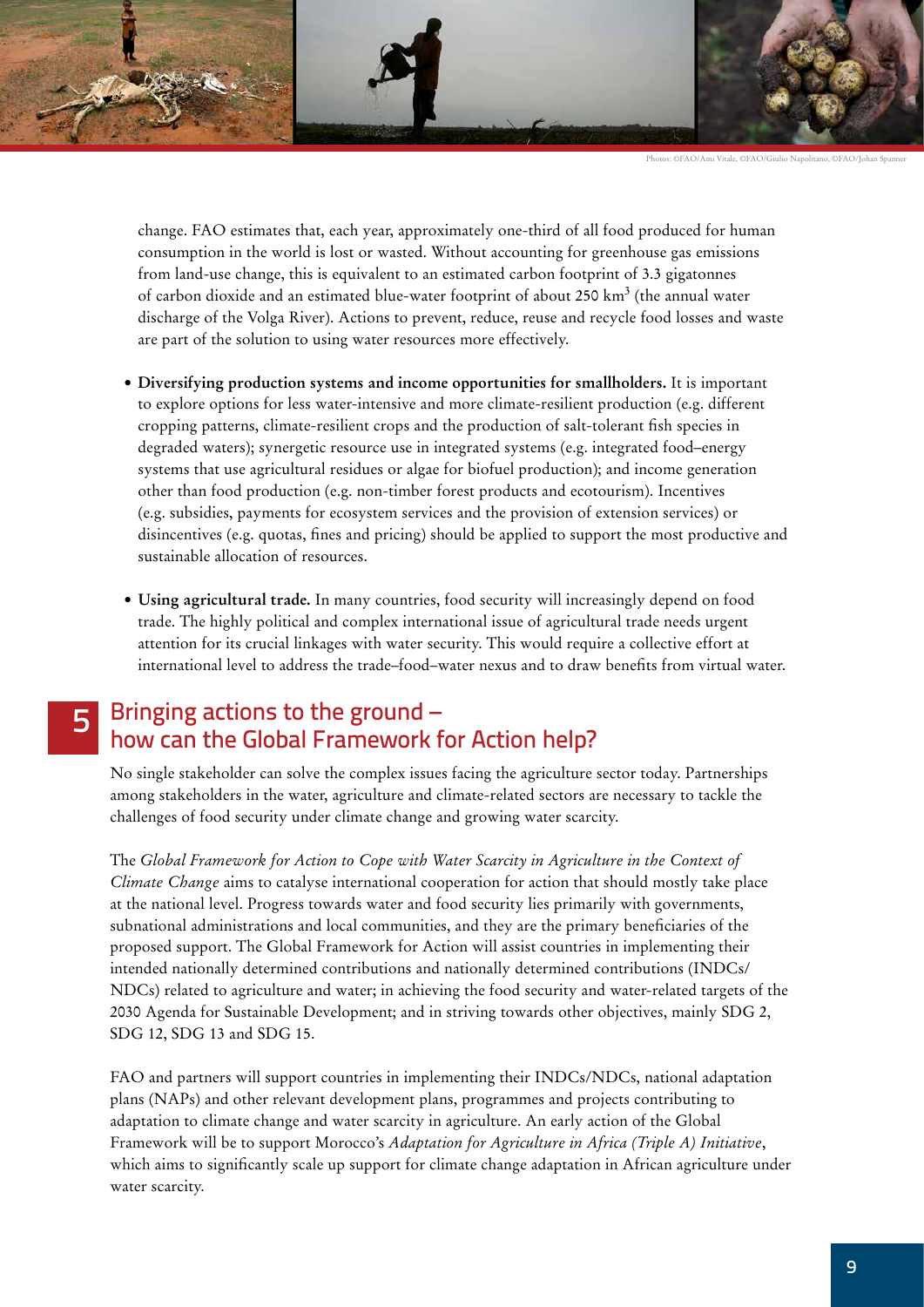

Photos: ©FAO/Giulio Napolitano (1 & 3), ©FAO/Ishara Kodikara

### **Action-oriented Partnership: knowledge, innovation and investment**

Progress towards sustainability is knowledge-intensive; knowledge and innovation are linked to action on the ground through policies and investments. A repository of good development practices and innovative approaches and technologies applicable to water management in agriculture is available for analysis, testing and potential scaling up. Appropriate policies, incentives, regulatory frameworks and institutions are also needed to enable countries to absorb innovation and change. Combined with sound policies and institutional capacities, investments are a main pathway for scaling up the available knowledge and technological and methodological innovations and multiplying their development impact. For this reason, the Global Framework for Action has a twofold approach that combines knowledge and innovation with effective policies and investment in a unified action chain.

Such an approach calls for a broad, action-oriented partnership: governments, public-sector and private-sector organizations at the national and local levels, non-governmental organizations, regional collaborative bodies and mechanisms, academic and research institutions; UN organizations, bilateral development agencies, and international financial institutions are all invited to join the Global Framework for Action to jointly address water scarcity in agriculture in a changing climate (Figure 3).

#### **Facilitating the action**

Partners and established alliances will be responsible for undertaking actions under the Global Framework for Action based on the outlined approach. The Global Framework Partnership will support its members by:

- • Providing a forum for analysis, discussion and lesson learning through the exchange of information and knowledge on adaptation of agriculture to water scarcity.
- • Promoting knowledge, good practices, available technologies and mechanisms under the two pillars of knowledge & innovation and policy & investment.
- • Supporting partners in prioritizing and formulating transformational projects to tackle water scarcity in agriculture (for example by organizing regional and national-level consultations).
- Facilitating collaboration and partner alliances for effective development results.
- • Publicizing successful experiences in adapting agriculture to water scarcity and identifying ways in which it can be replicated.
- • Assisting partners with fund mobilization, particularly where this leads to a scaling up of action, through the development of joint proposals for projects and programmes on water scarcity in the agriculture sector. Potential sources of funding are the Green Climate Fund and other climate finance mechanisms, the Global Environmental Facility, international financial institutions, and bilateral development assistance, among others.

#### **Operational modalities**

FAO will provide the Global Framework for Action to Cope with Water Scarcity in Agriculture in the Context of Climate Change with secretariat services, and a steering committee composed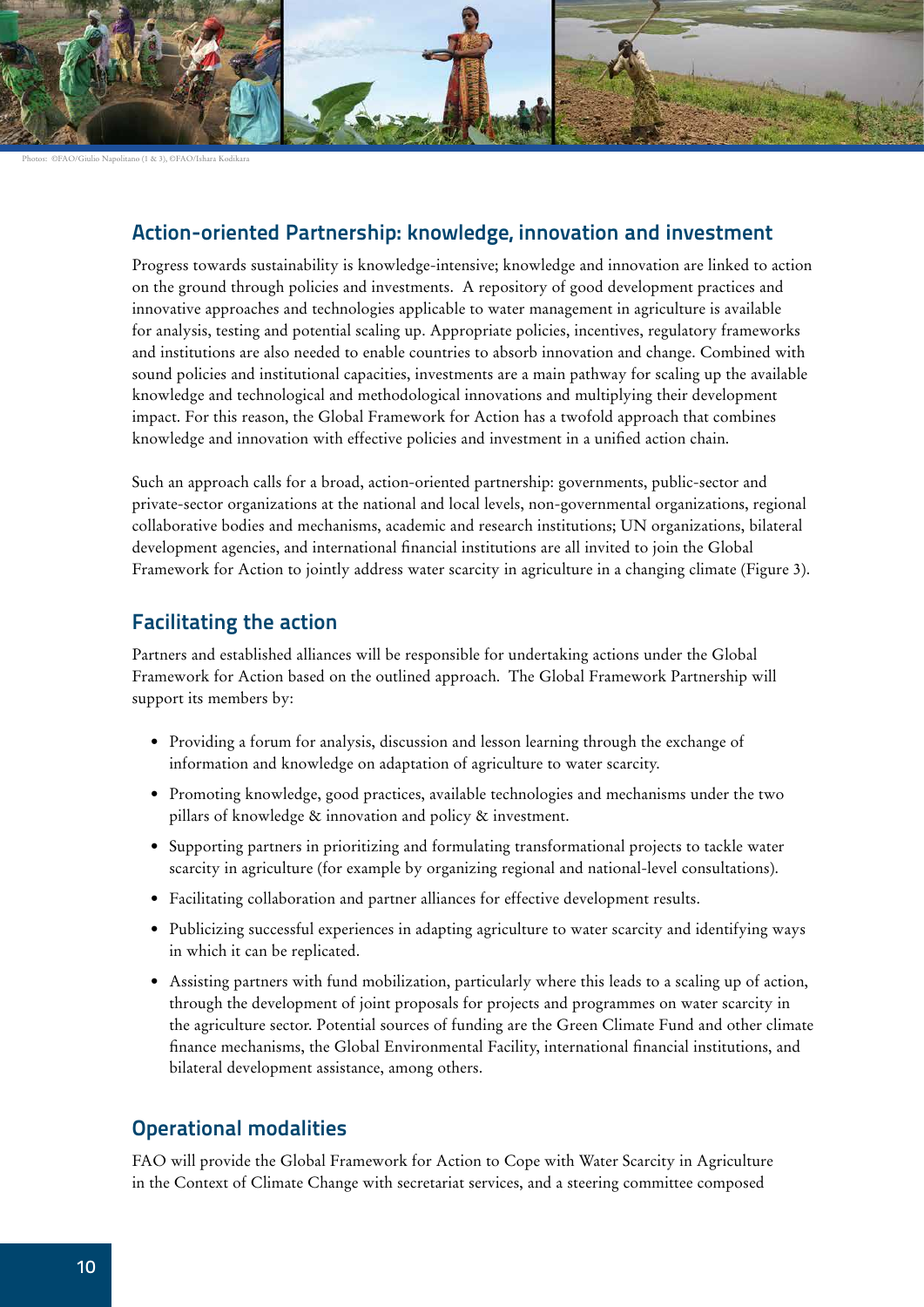

Photos: ©FAO/Munir Uz Zaman, ©FAO/Noah Seelam, ©FAO/Asim Hafeez

#### **FIGURE 3. THE GLOBAL FRAMEWORK FOR ACTION TO COPE WITH WATER SCARCITY IN AGRICULTURE IN THE CONTEXT OF CLIMATE CHANGE**



of representatives of collaborating governments and organizations will oversee and guide implementation. Partners will provide assistance in response to countries' requests through two technical expert platforms: Knowledge/innovation; and Investment. The FAO Water Platform will support the implementation of the Global Framework for Action.

The outgoing and incoming Presidencies of the UNFCCC COP (France and Morocco) have indicated they would like to be included in the initiative, and a number of knowledge organizations, including